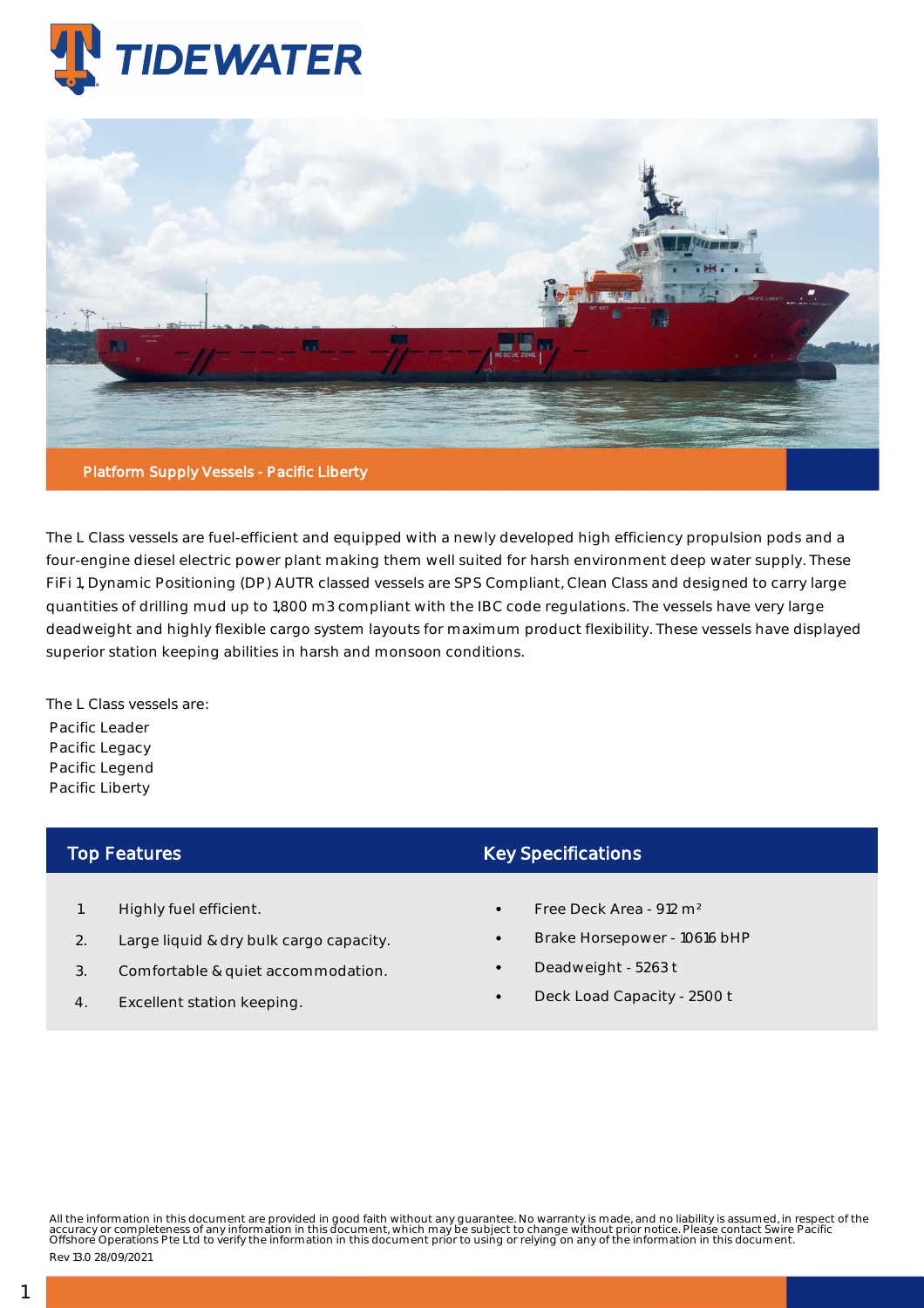



| <b>General Information</b>     |                                                                                                |  |  |  |  |
|--------------------------------|------------------------------------------------------------------------------------------------|--|--|--|--|
| Vessel Name                    | Pacific Liberty                                                                                |  |  |  |  |
| <b>Built</b>                   | JMU Japan, January 2015                                                                        |  |  |  |  |
| Flag                           | Singapore                                                                                      |  |  |  |  |
| Call Sign                      | 9V7311                                                                                         |  |  |  |  |
| IMO No.                        | 9648398                                                                                        |  |  |  |  |
| Classification                 |                                                                                                |  |  |  |  |
| <b>Class Notation</b>          | DNV +1A1 Fire fighter(I)<br>Offshore service<br>vessel(Supply) Clean<br>DYNPOS(AUTR) EO SF SPS |  |  |  |  |
| <b>Dimensions</b>              |                                                                                                |  |  |  |  |
| Length (LOA)                   | 97.29 m                                                                                        |  |  |  |  |
| Beam                           | 20.0 m                                                                                         |  |  |  |  |
| Summer Draft                   | 6.8 <sub>m</sub>                                                                               |  |  |  |  |
| Deadweight @ SummerDraft       | 5263 t                                                                                         |  |  |  |  |
| GT                             | 5179                                                                                           |  |  |  |  |
| <b>Deck Capacities</b>         |                                                                                                |  |  |  |  |
| Deck Load Capacity             | 3350 t                                                                                         |  |  |  |  |
| Deck Strength                  | 10 t/m <sup>2</sup> - Aft of frame 30<br>5 t/m <sup>2</sup> - Fwd of frame 30                  |  |  |  |  |
| Free Deck Area                 | $912 \, \text{m}^2$                                                                            |  |  |  |  |
| Length x Width                 | 57 x 16 m                                                                                      |  |  |  |  |
| <b>Tank Capacities</b>         |                                                                                                |  |  |  |  |
| <b>NLS</b>                     | $1799 \text{ m}^3$                                                                             |  |  |  |  |
| Brine / Mud                    | See NLS                                                                                        |  |  |  |  |
| Dry Bulk                       | $340 \text{ m}^3$                                                                              |  |  |  |  |
| <b>Fresh Water</b>             | $694 \; \mathrm{m}^3$                                                                          |  |  |  |  |
| <b>Fuel Total</b>              | $1316 \; \mathrm{m}^3$                                                                         |  |  |  |  |
| <b>Tank Capacities Details</b> | Refer to Tank Capacities Table                                                                 |  |  |  |  |
| Drilling Brine                 | $1033 \text{ m}^3$                                                                             |  |  |  |  |
| Ship Fuel Dedicated            | 494 m <sup>3</sup>                                                                             |  |  |  |  |

| Ship Fuel Total            | $494 \; \mathrm{m}^3$                                                                                                                                                     |  |  |  |  |  |
|----------------------------|---------------------------------------------------------------------------------------------------------------------------------------------------------------------------|--|--|--|--|--|
| Cargo Fuel Dedicated       | $821 \text{ m}^3$                                                                                                                                                         |  |  |  |  |  |
| Cargo Fuel Total           | $821 \,\mathrm{m}^3$                                                                                                                                                      |  |  |  |  |  |
| <b>Ballast Water</b>       | $1145 \text{ m}^3$                                                                                                                                                        |  |  |  |  |  |
| Drill Water                | $382 \text{ m}^3$                                                                                                                                                         |  |  |  |  |  |
| Propulsion                 |                                                                                                                                                                           |  |  |  |  |  |
| <b>Main Generator</b>      | 4 x MAN 6L27/38 each 1980<br>kW = 7920 kW (10616 bHP)<br>driving Hyundai generators<br>each 1900 ekW                                                                      |  |  |  |  |  |
| <b>Propulsion Thruster</b> | 2 x 2500 kW / 3351 bHP GE<br>Electric<br>Inovelis POD azimuth<br>thrusters                                                                                                |  |  |  |  |  |
| Thruster                   | 3 x Brunvoll bow tunnel 965<br>kW / 1294 bHP                                                                                                                              |  |  |  |  |  |
| <b>Deck Equipment</b>      |                                                                                                                                                                           |  |  |  |  |  |
| Capstans                   | 2 x RRM electric driven<br>Duty on drum 1st layer 10 t @<br>0-15 m/min<br>Light line speed 0-30 m/min                                                                     |  |  |  |  |  |
| <b>Tugger Winches</b>      | 2 x RRM electric driven<br>portable controlled.<br>Storage capacity 240 m of 20<br>mm wire.<br>Duty on drum 1st layer 10 t @<br>0-20 m/min<br>Light line speed 0-60 m/min |  |  |  |  |  |
| <b>Provision Crane</b>     | 1 x Heila Electric Hydraulic<br>Knuckle Boom Capacity 5 t<br>@ 15 m                                                                                                       |  |  |  |  |  |
| Performance & Economy      |                                                                                                                                                                           |  |  |  |  |  |
| <b>Economical Speed</b>    | Approx. 10.5 m <sup>3</sup> /day @ 10 kts<br>Approx. 12.2 m <sup>3</sup> /day @ 12 kts                                                                                    |  |  |  |  |  |
| DP<20%                     | Approx. 5 m <sup>3</sup> /day                                                                                                                                             |  |  |  |  |  |
| DP>35%                     | Approx. 7.2 m <sup>3</sup> /day                                                                                                                                           |  |  |  |  |  |
| Standby in Field           | Approx. 3.5 m <sup>3</sup> /day                                                                                                                                           |  |  |  |  |  |
| Standby in Port            | Approx. 2.5 m <sup>3</sup> /day                                                                                                                                           |  |  |  |  |  |

All the information in this document are provided in good faith without any guarantee. No warranty is made, and no liability is assumed, in respect of the<br>accuracy or completeness of any information in this document, which Rev 13.0 28/09/2021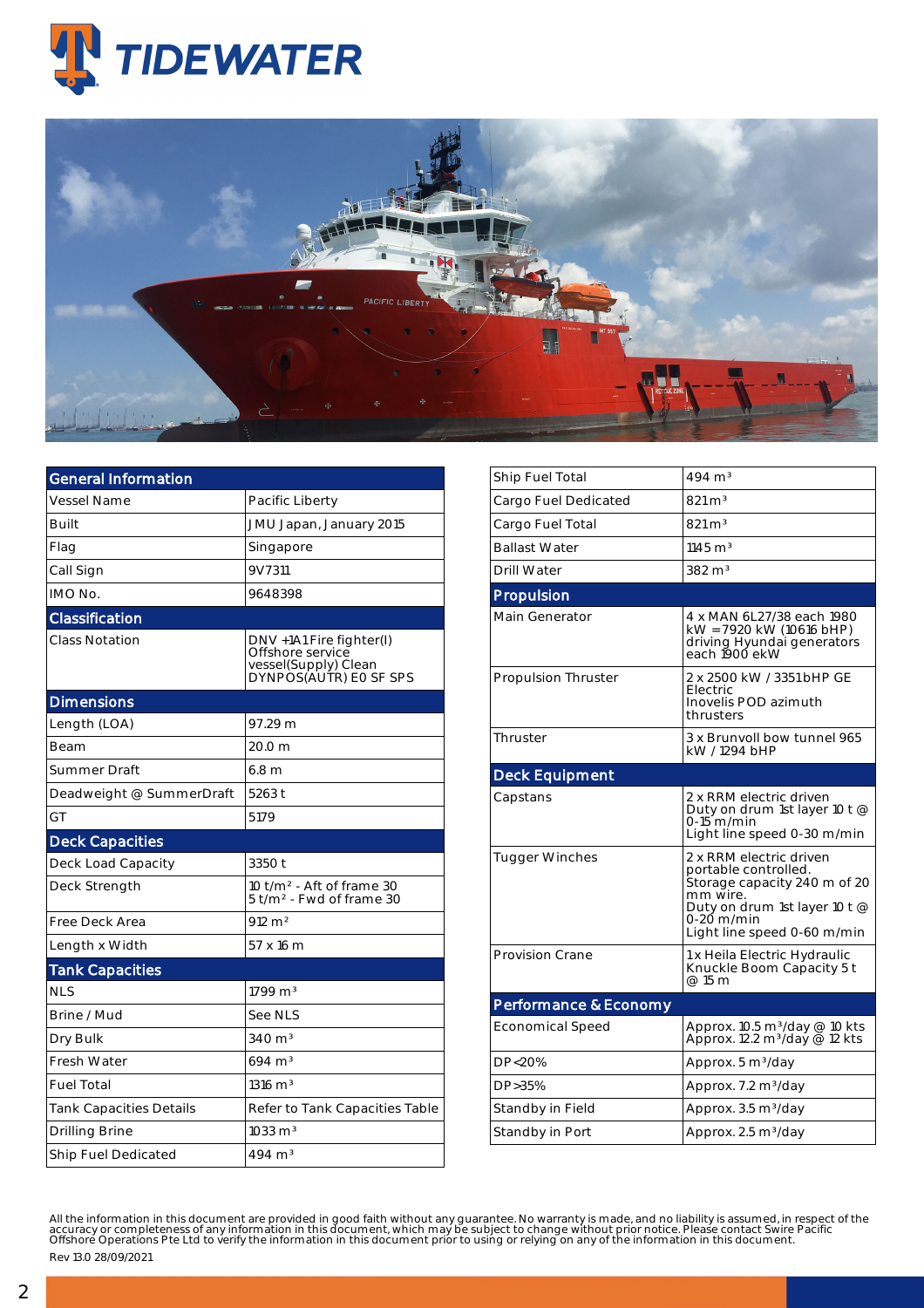

| <b>Note</b>                                                                                                              | Performance & Economy<br>figures are given at mean<br>vessel draft of 6.0 m (3900 t<br>deadweight) & Beaufort Scale<br>2 |  |  |  |  |  |  |
|--------------------------------------------------------------------------------------------------------------------------|--------------------------------------------------------------------------------------------------------------------------|--|--|--|--|--|--|
| <b>Dynamic Positioning System</b>                                                                                        |                                                                                                                          |  |  |  |  |  |  |
| Type                                                                                                                     | GE C-Series DPS-21 Duplex DP<br>with an Independent Joystick<br>back-up system                                           |  |  |  |  |  |  |
| Reference Systems                                                                                                        | 2 x Veripos LiD6 DGNSS<br>1 x CyScan<br>1 x RadaScan<br>(Interface available for future<br>installation: HPR)            |  |  |  |  |  |  |
| <b>Motion Reference Units</b>                                                                                            | 3 x Gyro Tokimec<br>2 x Wind Sensor Gill<br>3 x SMC IMU VRUS                                                             |  |  |  |  |  |  |
| <b>Rescue Boat</b>                                                                                                       |                                                                                                                          |  |  |  |  |  |  |
| 1.1 x MP 660 Springer, 10 person, SOLAS Type Approved FRC<br>with inboard diesel waterjet.<br>2. 2 x Lifeboat 38 person. |                                                                                                                          |  |  |  |  |  |  |
| Accommodation                                                                                                            |                                                                                                                          |  |  |  |  |  |  |
| Person Capacity                                                                                                          | Total 37<br>15 x 1 man cabins<br>3 x 2man cabins (Excluding                                                              |  |  |  |  |  |  |

hospital) 4 x 4man cabins

All the information in this document are provided in good faith without any guarantee. No warranty is made, and no liability is assumed, in respect of the<br>accuracy or completeness of any information in this document, which

Rev 13.0 28/09/2021